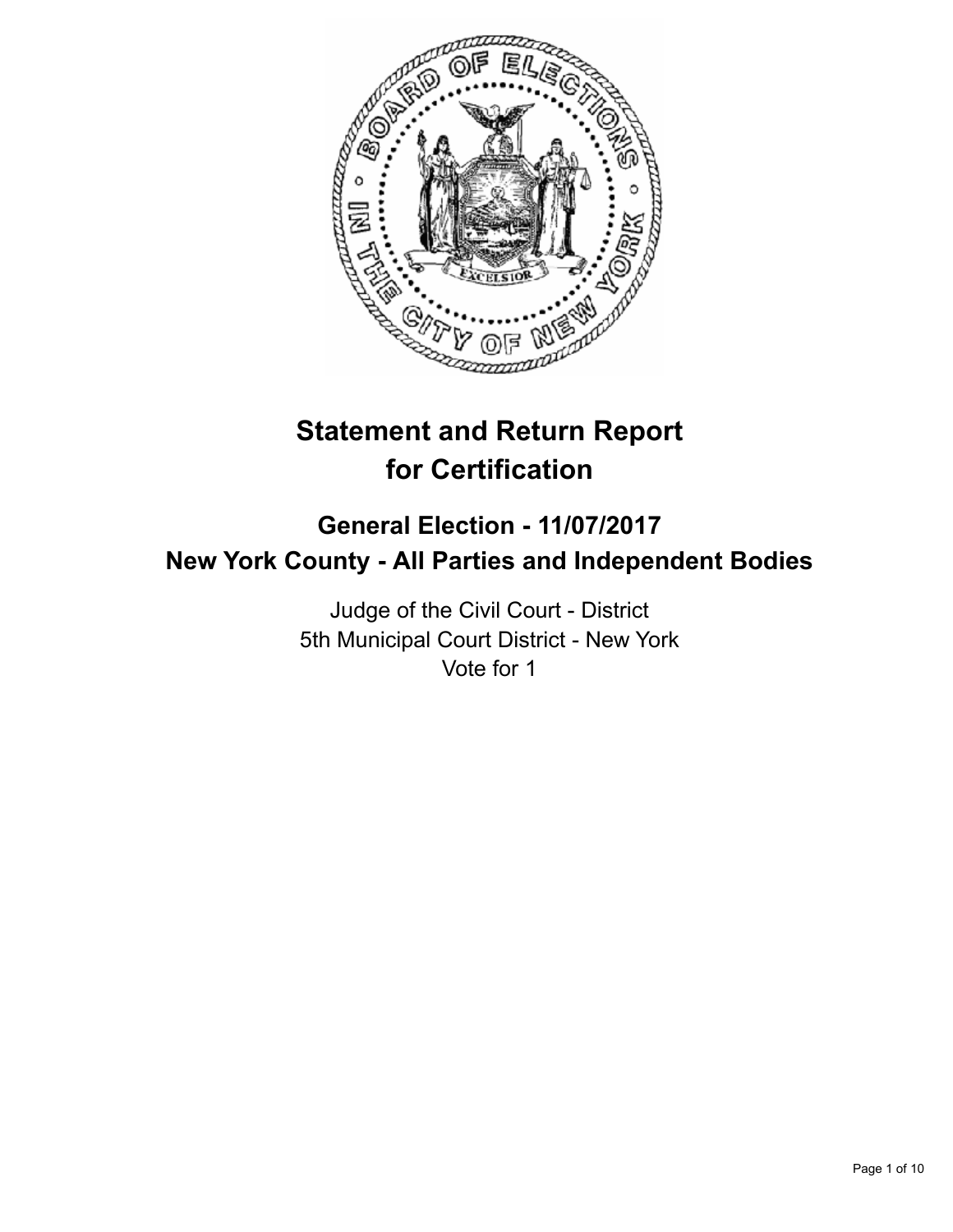

| PUBLIC COUNTER                                           | 19,847         |
|----------------------------------------------------------|----------------|
| MANUALLY COUNTED EMERGENCY                               | 0              |
| <b>ABSENTEE / MILITARY</b>                               | 577            |
| <b>AFFIDAVIT</b>                                         | 190            |
| <b>Total Ballots</b>                                     | 20,614         |
| Less - Inapplicable Federal/Special Presidential Ballots | 0              |
| <b>Total Applicable Ballots</b>                          | 20,614         |
| LESLIE A. STROTH (DEMOCRATIC)                            | 14,915         |
| AARON COMMEY (WRITE-IN)                                  | 1              |
| ALAN FLACKS (WRITE-IN)                                   | 1              |
| ANDREA ZAGARA (WRITE-IN)                                 | 1              |
| ANDREW ELLNER (WRITE-IN)                                 | 1              |
| ARMIN TAMZANIAN (WRITE-IN)                               | 1              |
| BARNEY MILLER (WRITE-IN)                                 | 1              |
| BENEDICT SPINOZA (WRITE-IN)                              | 1              |
| BERNIE SANDERS (WRITE-IN)                                | $\overline{2}$ |
| BETHENNY FRANKEL (WRITE-IN)                              | 1              |
| BILL CLINTON (WRITE-IN)                                  | 1              |
| <b>BO DIETL (WRITE-IN)</b>                               | 1              |
| BRIAN QUILTER (WRITE-IN)                                 | 1              |
| <b>BRIDGETTE MONIZE (WRITE-IN)</b>                       | 1              |
| CHARLES MORA (WRITE-IN)                                  | 1              |
| CHUCK ZLATKIN (WRITE-IN)                                 | 1              |
| CLARK KENT (WRITE-IN)                                    | 1              |
| CRISTIANA ASMAN (WRITE-IN)                               | 1              |
| DANIEL BOULUD (WRITE-IN)                                 | 1              |
| DANIEL KOHN (WRITE-IN)                                   | 1              |
| DAVID FRIEDMAN (WRITE-IN)                                | 1              |
| DAVID SACK (WRITE-IN)                                    | 1              |
| ED MARTIN (WRITE-IN)                                     | 1              |
| EDWARD L POWERS ESQ (WRITE-IN)                           | 1              |
| ERIC OLM (WRITE-IN)                                      | 1              |
| ETHAN GOLDSTEIN (WRITE-IN)                               | 1              |
| EVGENE RABINA (WRITE-IN)                                 | 1              |
| GREG BYRD (WRITE-IN)                                     | 1              |
| HARVEY J. STEIN (WRITE-IN)                               | 1              |
| HYMAN SILVERGLAD (WRITE-IN)                              | 1              |
| <b>IMROV STUDENTS (WRITE-IN)</b>                         | 1              |
| JEROME SAVINO (WRITE-IN)                                 | 1              |
| JOHN D. VIRUET (WRITE-IN)                                | 2              |
| JOHN MCCORMICK (WRITE-IN)                                | 1              |
| JORGE LOPEZ-QUINTALA III (WRITE-IN)                      | 1              |
| JOSHUA ARDROPHY (WRITE-IN)                               | 1              |
| JOSHUA EISENBERG (WRITE-IN)                              | 1              |
| JUDD ERNSTET (WRITE-IN)                                  | 1              |
| KENDRA MONTE (WRITE-IN)                                  | 1              |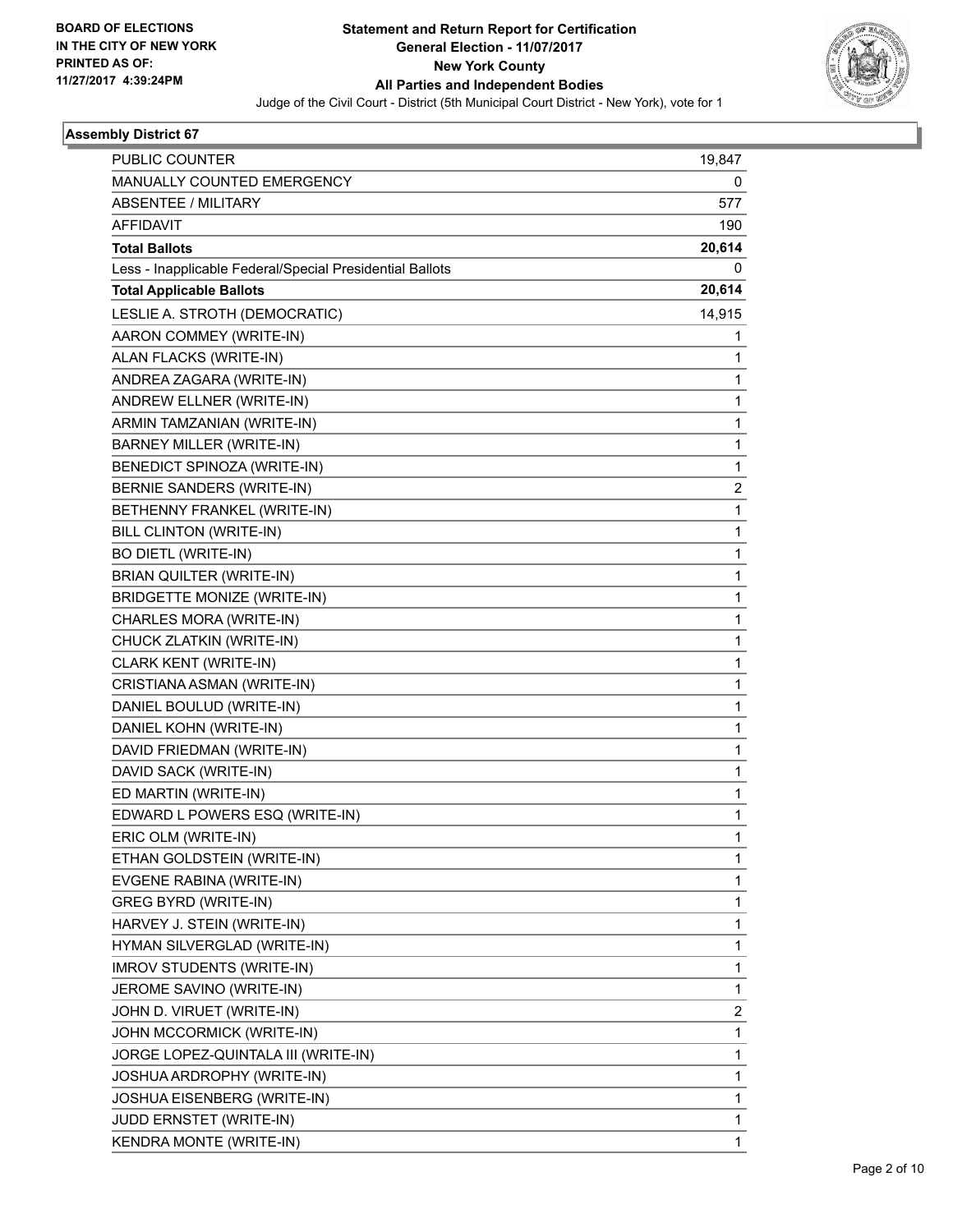

| LAURA A. SACK (WRITE-IN)              | 1                       |
|---------------------------------------|-------------------------|
| LIRA YOO (WRITE-IN)                   | 1                       |
| LISA HANSON (WRITE-IN)                | 1                       |
| MACK SCHLEFER (WRITE-IN)              | 1                       |
| MARK AXINN (WRITE-IN)                 | 1                       |
| MARK LITTMAN (WRITE-IN)               | 1                       |
| MARK PICARD (WRITE-IN)                | 1                       |
| MATHEW P. WAYNE (WRITE-IN)            | 1                       |
| MICHAEL COHEN (WRITE-IN)              | 1                       |
| MICHAEL JACOBS (WRITE-IN)             | 1                       |
| MICHAEL LEVY (WRITE-IN)               | 1                       |
| PAUL RUBIN ESQ (WRITE-IN)             | 1                       |
| PETER FERNIE (WRITE-IN)               | 1                       |
| PETER MILLIGAN (WRITE-IN)             | 1                       |
| PREET BHARARA (WRITE-IN)              | 1                       |
| ROBERT M KANE (WRITE-IN)              | $\mathbf 1$             |
| ROBIN KRAVITZ (WRITE-IN)              | $\overline{\mathbf{c}}$ |
| RONALD CURRIE (WRITE-IN)              | 1                       |
| RUDOLPH GULIIANI (WRITE-IN)           | 1                       |
| SAM COHEN (WRITE-IN)                  | 1                       |
| SARAH FINE (WRITE-IN)                 | $\mathbf 1$             |
| SCHMECKEL KURTZ (WRITE-IN)            | 1                       |
| SOL V SLOTNIK (WRITE-IN)              | 1                       |
| STEVE MARTIN (WRITE-IN)               | 1                       |
| STEVEN M. WARSHAWSKI, ESQ (WRITE-IN)  | 1                       |
| TIMOTHY DIMBAUM (WRITE-IN)            | $\mathbf{1}$            |
| UNATTRIBUTABLE WRITE-IN (WRITE-IN)    | 30                      |
| VALERIE H TOCCI (WRITE-IN)            | 1                       |
| VINCENT PRESTI (WRITE-IN)             | 1                       |
| WILLIAM FREDRICK HAVEMEYER (WRITE-IN) | $\mathbf 1$             |
| WILLIAM THIBAULT (WRITE-IN)           | 1                       |
| ZACHARY ROSENBERG (WRITE-IN)          | 1                       |
| <b>Total Votes</b>                    | 15,017                  |
| Unrecorded                            | 5,597                   |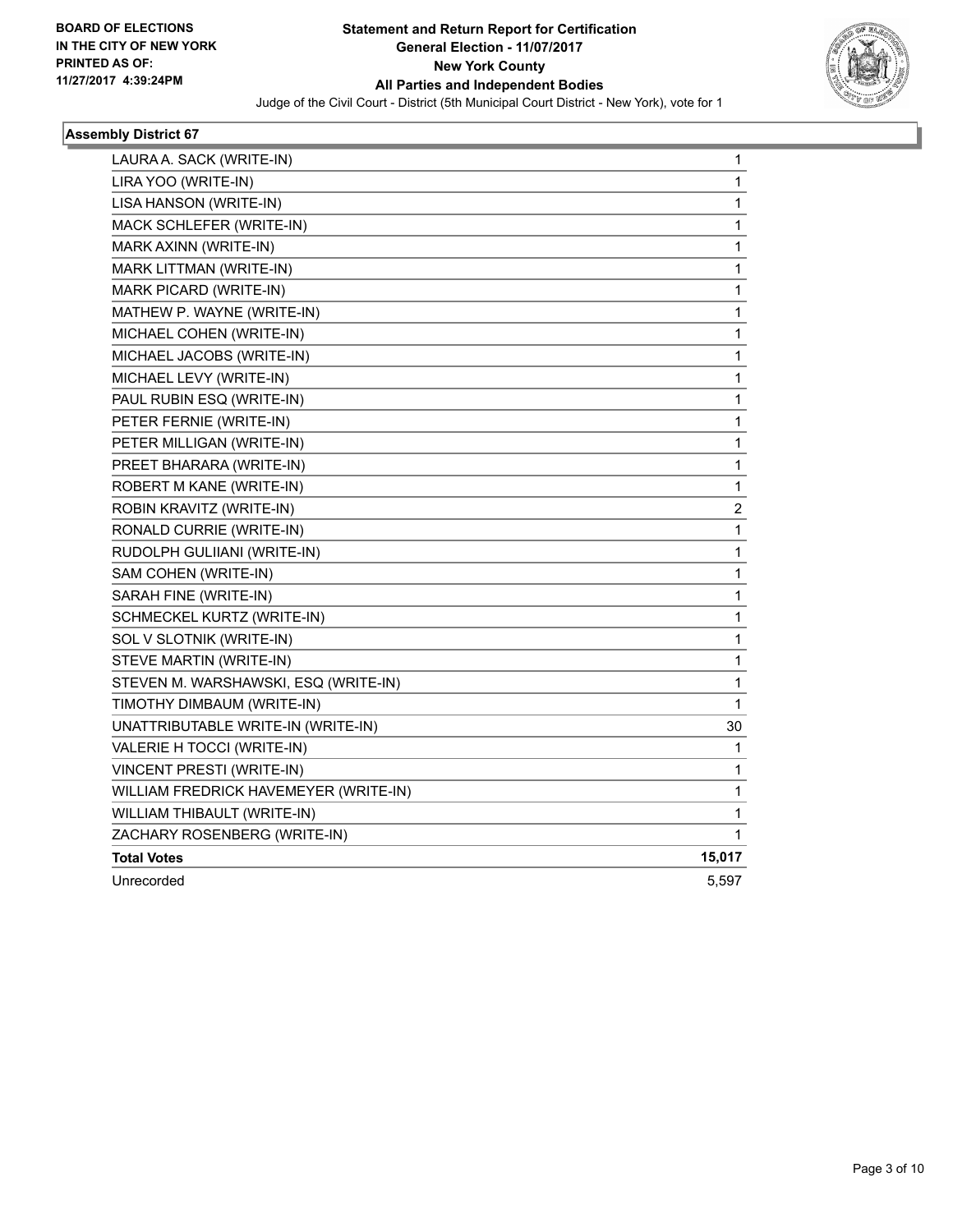

| <b>PUBLIC COUNTER</b>                                    | 22,455 |
|----------------------------------------------------------|--------|
| MANUALLY COUNTED EMERGENCY                               | 0      |
| <b>ABSENTEE / MILITARY</b>                               | 657    |
| <b>AFFIDAVIT</b>                                         | 254    |
| <b>Total Ballots</b>                                     | 23,366 |
| Less - Inapplicable Federal/Special Presidential Ballots | 0      |
| <b>Total Applicable Ballots</b>                          | 23,366 |
| LESLIE A. STROTH (DEMOCRATIC)                            | 16,889 |
| ADAM CATTERTON (WRITE-IN)                                | 1      |
| ALEXANDER F. CHU-FONG (WRITE-IN)                         | 1      |
| ALLISON WAASE (WRITE-IN)                                 | 1      |
| ALREDO PLACERES (WRITE-IN)                               | 1      |
| BARACK OBAMA (WRITE-IN)                                  | 1      |
| BILL DE BLASIO (WRITE-IN)                                | 1      |
| BILL THOMPSON (WRITE-IN)                                 | 1      |
| <b>BO DIETL (WRITE-IN)</b>                               | 1      |
| <b>BOBBY KENNEDY (WRITE-IN)</b>                          | 1      |
| CHAIRMAN MAO TSE TUNG (WRITE-IN)                         | 1      |
| CLIVE OWEN (WRITE-IN)                                    | 1      |
| COURTNEY HORTON (WRITE-IN)                               | 1      |
| E. MICHAEL GROWNEY JR. (WRITE-IN)                        | 1      |
| EDWARD WIPPER (WRITE-IN)                                 | 1      |
| ELIOT SCHREIBER (WRITE-IN)                               | 1      |
| ELLEN FELDMAN (WRITE-IN)                                 | 1      |
| ELLIOT SHAPIRO (WRITE-IN)                                | 1      |
| ELVIS PRESLEY (WRITE-IN)                                 | 1      |
| FRANCES CHAN (WRITE-IN)                                  | 1      |
| GIANVA FAMULARI (WRITE-IN)                               | 1      |
| HOMER HARRIS (WRITE-IN)                                  | 1      |
| ILANA MARCUS (WRITE-IN)                                  | 1      |
| IRIS J. KORMAN (WRITE-IN)                                | 1      |
| JACOB CHEFHS (WRITE-IN)                                  | 1      |
| JACOB P. SHER (WRITE-IN)                                 | 1      |
| JASON F. LOWE (WRITE-IN)                                 | 1      |
| JAY BURSTEIN (WRITE-IN)                                  | 1      |
| JEFF SALOMON (WRITE-IN)                                  | 1      |
| JEREMY ROSENBERG (WRITE-IN)                              | 1      |
| JOE LHOTA (WRITE-IN)                                     | 1      |
| JOEL KELLUM (WRITE-IN)                                   | 1      |
| JONATHAN GOLDIN (WRITE-IN)                               | 1      |
| JONATHAN OBERMAN (WRITE-IN)                              | 1      |
| JOSH LYMAN (WRITE-IN)                                    | 1      |
| JOSHUA GERSON MEYERS (WRITE-IN)                          | 1      |
| <b>JUDY MORRILL (WRITE-IN)</b>                           | 1      |
| LAURA B. HOGOIT (WRITE-IN)                               | 1      |
| LESLIE KNOPE (WRITE-IN)                                  | 1      |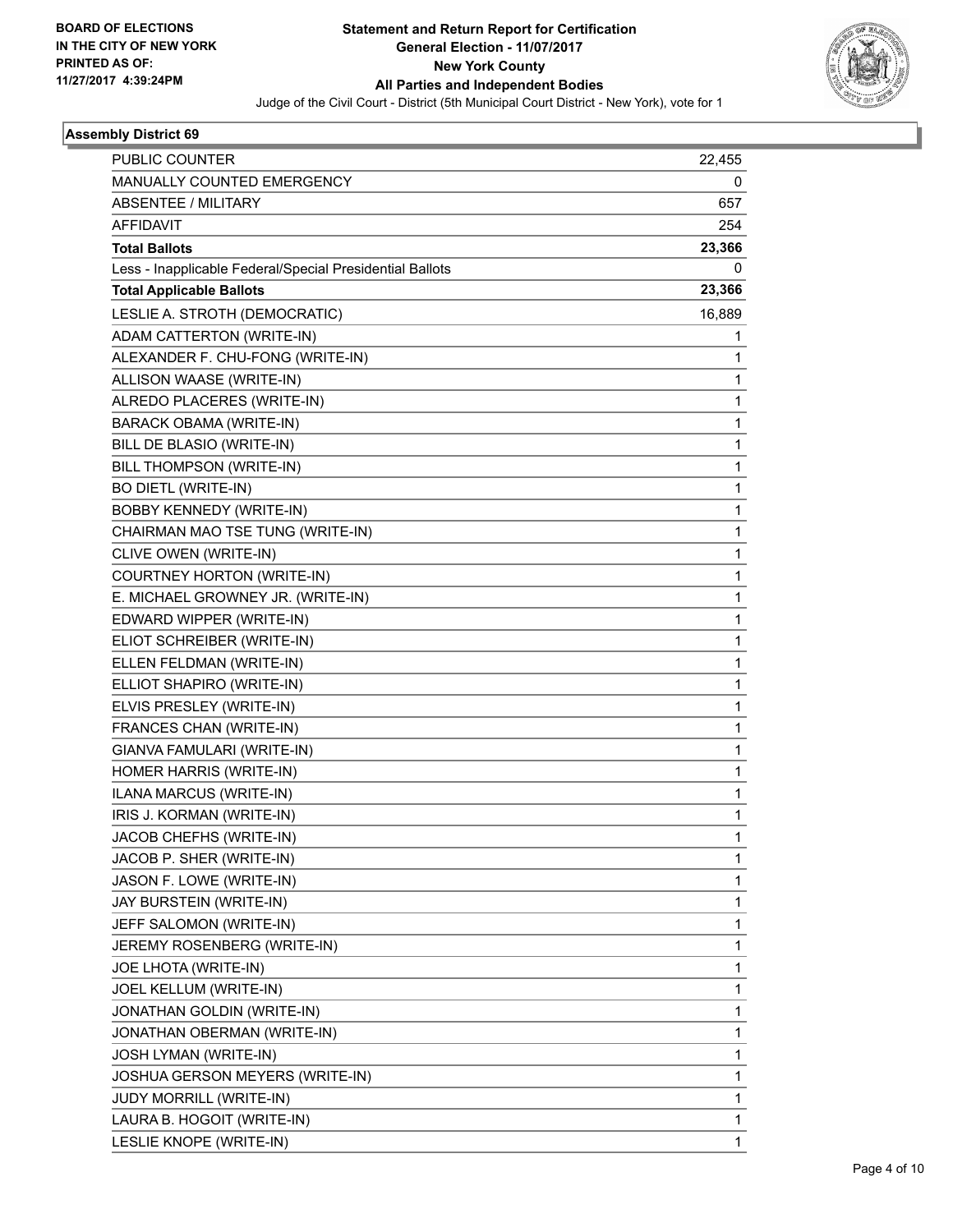

| LINDA HILL (WRITE-IN)              | 1            |
|------------------------------------|--------------|
| MARK DE ROCCO (WRITE-IN)           | $\mathbf{1}$ |
| MARK LANDIS (WRITE-IN)             | 1            |
| MATTHEW ROCKWOOD (WRITE-IN)        | 1            |
| MICHAEL BLOOMBERG (WRITE-IN)       | 1            |
| MICHAEL R. BLOOMBERG (WRITE-IN)    | 1            |
| MICHELLE GELERENT (WRITE-IN)       | 1            |
| NICOLE MALLIOTAKIS (WRITE-IN)      | $\mathbf{1}$ |
| NONEY BENNON (WRITE-IN)            | 1            |
| OWEN WILSON (WRITE-IN)             | 1            |
| PARIS HILTON (WRITE-IN)            | $\mathbf{1}$ |
| PAUL EISENBERG (WRITE-IN)          | 1            |
| PAUL MCCARTHY (WRITE-IN)           | 1            |
| PETER MILLIGAN (WRITE-IN)          | 1            |
| PHILIPPE BENNETT (WRITE-IN)        | 1            |
| PREET BHARARA (WRITE-IN)           | $\mathbf{1}$ |
| RAFEEQ RAHEEM (WRITE-IN)           | 1            |
| RAND PAUL (WRITE-IN)               | 2            |
| RAY KELLY (WRITE-IN)               | $\mathbf{1}$ |
| REBECCA SACH (WRITE-IN)            | 1            |
| REGIS PHILBIN (WRITE-IN)           | $\mathbf{1}$ |
| ROBERT BRILL (WRITE-IN)            | 2            |
| ROBERT S JOHNSON (WRITE-IN)        | $\mathbf 1$  |
| SHAI MEDIONI (WRITE-IN)            | $\mathbf{1}$ |
| SHELDON FINE (WRITE-IN)            | 1            |
| STEPH PESKIN (WRITE-IN)            | 1            |
| TAMAR A. ZEFFREA (WRITE-IN)        | 1            |
| TAMAR ZETTREN (WRITE-IN)           | 1            |
| UNATTRIBUTABLE WRITE-IN (WRITE-IN) | 37           |
| WILLIAM H. RAUDENBUSH (WRITE-IN)   | 1            |
| <b>Total Votes</b>                 | 16,995       |
| Unrecorded                         | 6,371        |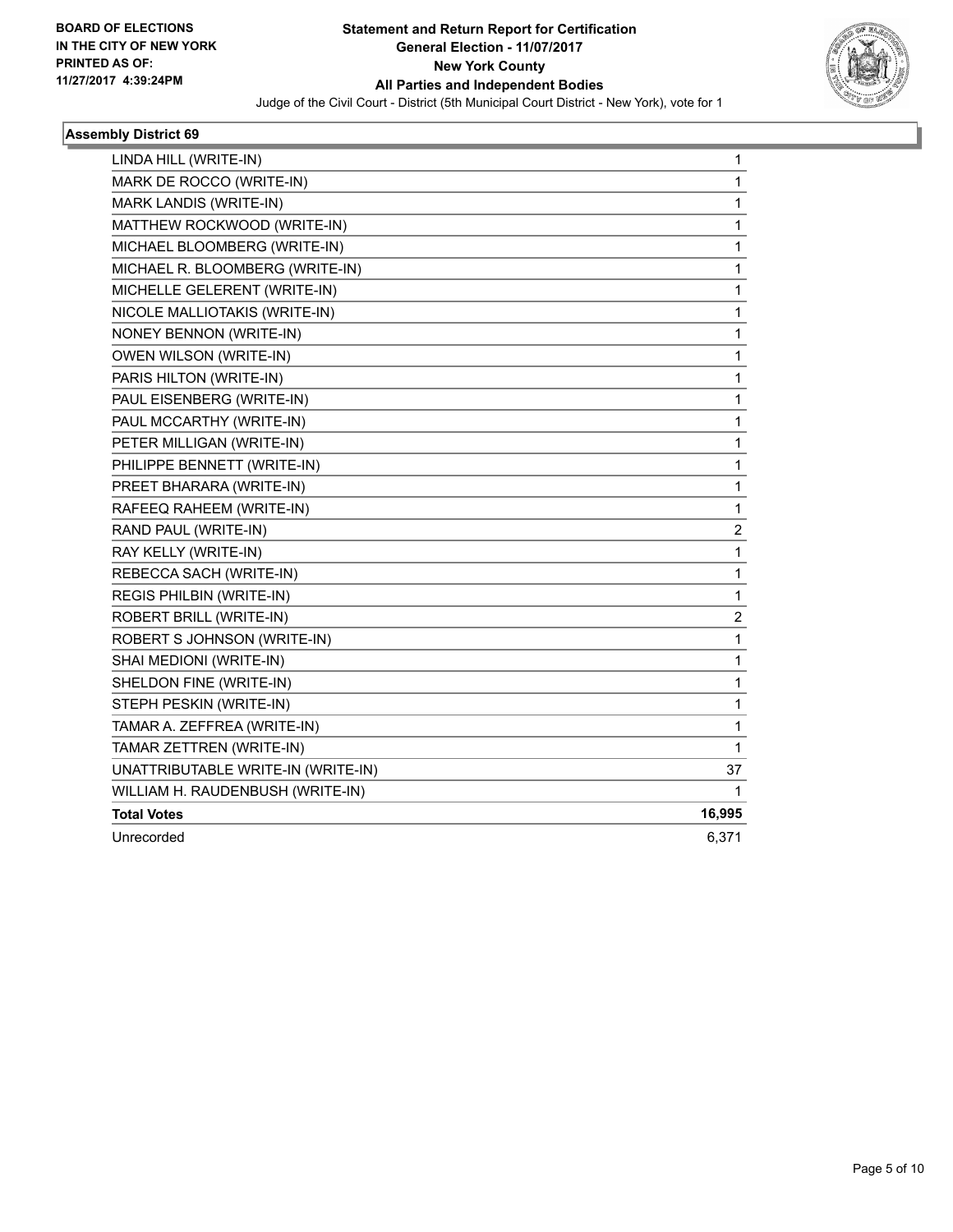

| <b>PUBLIC COUNTER</b>                                    | 842 |
|----------------------------------------------------------|-----|
| <b>MANUALLY COUNTED EMERGENCY</b>                        | 0   |
| ABSENTEE / MILITARY                                      | 28  |
| AFFIDAVIT                                                | 5   |
| <b>Total Ballots</b>                                     | 875 |
| Less - Inapplicable Federal/Special Presidential Ballots | 0   |
| <b>Total Applicable Ballots</b>                          | 875 |
| LESLIE A. STROTH (DEMOCRATIC)                            | 602 |
| ALYSSA SMITH (WRITE-IN)                                  |     |
| DANIEL PERRINO (WRITE-IN)                                |     |
| TED TRIEF (WRITE-IN)                                     |     |
| UNATTRIBUTABLE WRITE-IN (WRITE-IN)                       | 2   |
| <b>Total Votes</b>                                       | 607 |
| Unrecorded                                               | 268 |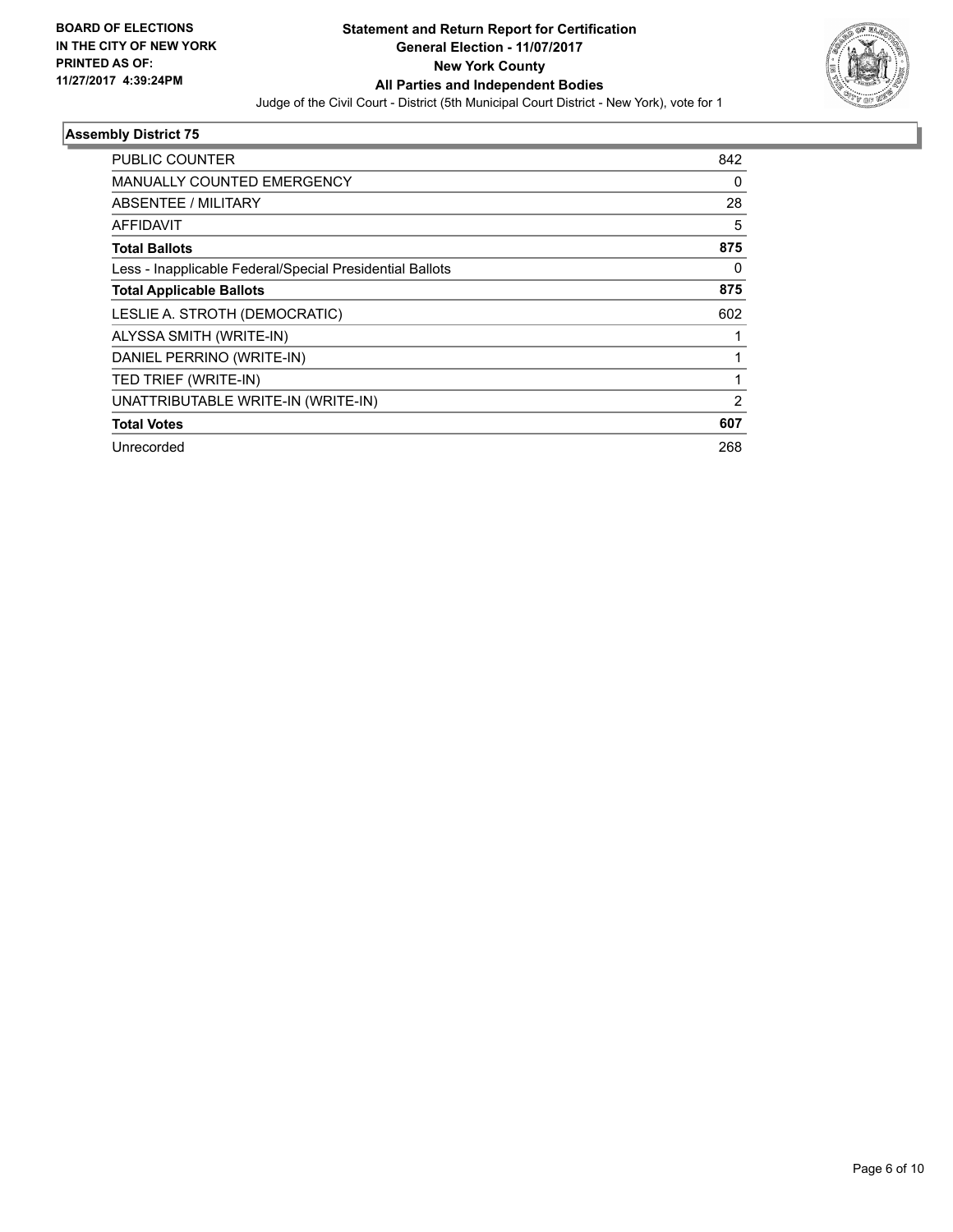

| PUBLIC COUNTER                                           | 43,144         |
|----------------------------------------------------------|----------------|
| <b>MANUALLY COUNTED EMERGENCY</b>                        | $\Omega$       |
| <b>ABSENTEE / MILITARY</b>                               | 1,262          |
| AFFIDAVIT                                                | 449            |
| <b>Total Ballots</b>                                     | 44,855         |
| Less - Inapplicable Federal/Special Presidential Ballots | 0              |
| <b>Total Applicable Ballots</b>                          | 44,855         |
| LESLIE A. STROTH (DEMOCRATIC)                            | 32,406         |
| AARON COMMEY (WRITE-IN)                                  | 1              |
| ADAM CATTERTON (WRITE-IN)                                | 1              |
| ALAN FLACKS (WRITE-IN)                                   | 1              |
| ALEXANDER F. CHU-FONG (WRITE-IN)                         | 1              |
| ALLISON WAASE (WRITE-IN)                                 | 1              |
| ALREDO PLACERES (WRITE-IN)                               | 1              |
| ALYSSA SMITH (WRITE-IN)                                  | 1              |
| ANDREA ZAGARA (WRITE-IN)                                 | $\mathbf{1}$   |
| ANDREW ELLNER (WRITE-IN)                                 | 1              |
| ARMIN TAMZANIAN (WRITE-IN)                               | 1              |
| BARACK OBAMA (WRITE-IN)                                  | $\mathbf{1}$   |
| <b>BARNEY MILLER (WRITE-IN)</b>                          | 1              |
| <b>BENEDICT SPINOZA (WRITE-IN)</b>                       | 1              |
| BERNIE SANDERS (WRITE-IN)                                | $\overline{2}$ |
| BETHENNY FRANKEL (WRITE-IN)                              | 1              |
| BILL CLINTON (WRITE-IN)                                  | 1              |
| BILL DE BLASIO (WRITE-IN)                                | $\mathbf{1}$   |
| BILL THOMPSON (WRITE-IN)                                 | 1              |
| <b>BO DIETL (WRITE-IN)</b>                               | 2              |
| BOBBY KENNEDY (WRITE-IN)                                 | 1              |
| BRIAN QUILTER (WRITE-IN)                                 | 1              |
| <b>BRIDGETTE MONIZE (WRITE-IN)</b>                       | 1              |
| CHAIRMAN MAO TSE TUNG (WRITE-IN)                         | $\mathbf{1}$   |
| CHARLES MORA (WRITE-IN)                                  | $\mathbf{1}$   |
| CHUCK ZLATKIN (WRITE-IN)                                 | 1              |
| <b>CLARK KENT (WRITE-IN)</b>                             | 1              |
| CLIVE OWEN (WRITE-IN)                                    | 1              |
| COURTNEY HORTON (WRITE-IN)                               | 1              |
| CRISTIANA ASMAN (WRITE-IN)                               | 1              |
| DANIEL BOULUD (WRITE-IN)                                 | 1              |
| DANIEL KOHN (WRITE-IN)                                   | 1              |
| DANIEL PERRINO (WRITE-IN)                                | 1              |
| DAVID FRIEDMAN (WRITE-IN)                                | 1              |
| DAVID SACK (WRITE-IN)                                    | 1              |
| E. MICHAEL GROWNEY JR. (WRITE-IN)                        | 1              |
| ED MARTIN (WRITE-IN)                                     | 1              |
| EDWARD L POWERS ESQ (WRITE-IN)                           | 1              |
| EDWARD WIPPER (WRITE-IN)                                 | 1              |
|                                                          |                |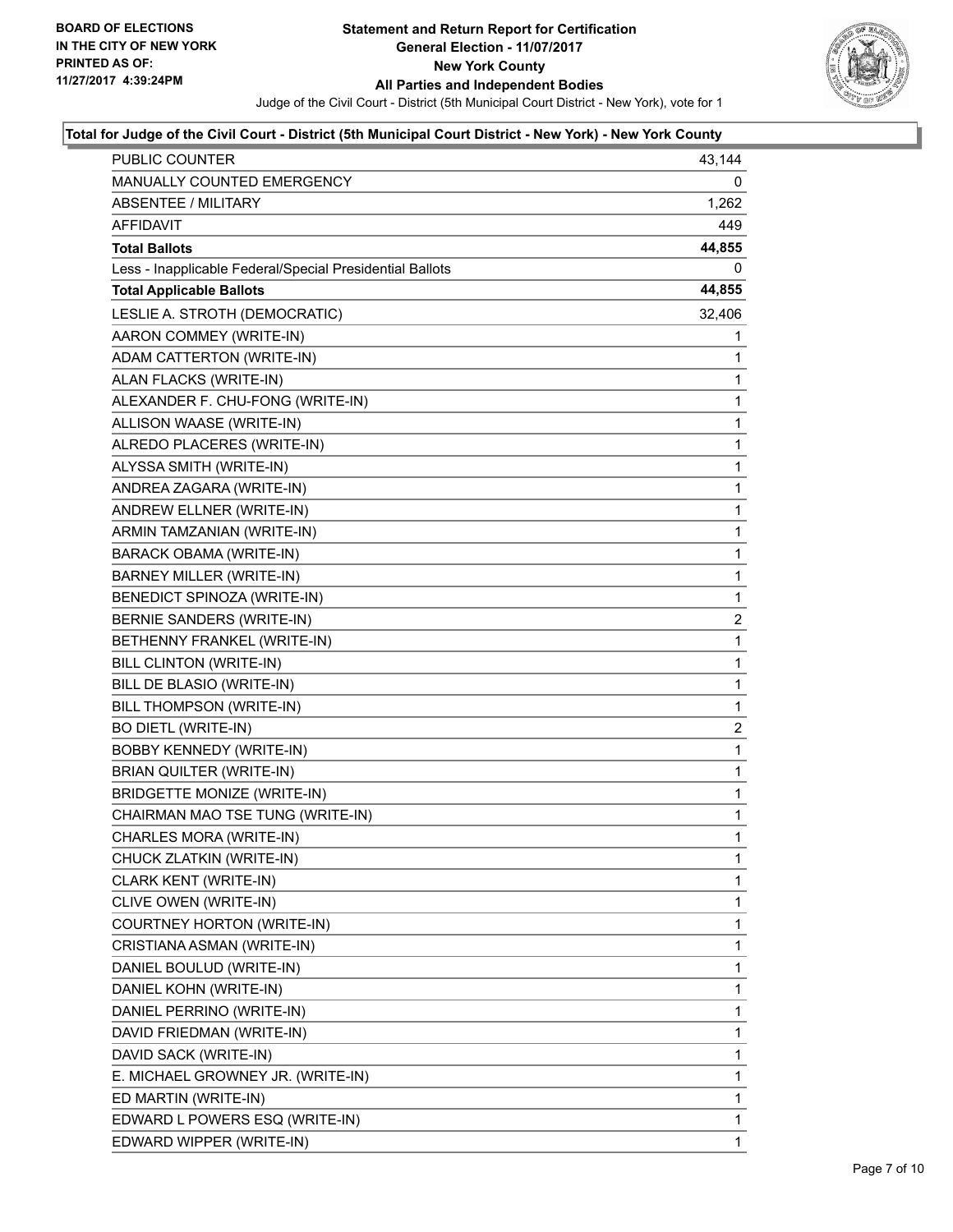

|                          | ELIOT SCHREIBER (WRITE-IN)          | 1 |
|--------------------------|-------------------------------------|---|
|                          | ELLEN FELDMAN (WRITE-IN)            | 1 |
|                          | ELLIOT SHAPIRO (WRITE-IN)           | 1 |
|                          | ELVIS PRESLEY (WRITE-IN)            | 1 |
| ERIC OLM (WRITE-IN)      |                                     | 1 |
|                          | ETHAN GOLDSTEIN (WRITE-IN)          | 1 |
|                          | EVGENE RABINA (WRITE-IN)            | 1 |
|                          | FRANCES CHAN (WRITE-IN)             | 1 |
|                          | GIANVA FAMULARI (WRITE-IN)          | 1 |
|                          | <b>GREG BYRD (WRITE-IN)</b>         | 1 |
|                          | HARVEY J. STEIN (WRITE-IN)          | 1 |
|                          | HOMER HARRIS (WRITE-IN)             | 1 |
|                          | HYMAN SILVERGLAD (WRITE-IN)         | 1 |
|                          | ILANA MARCUS (WRITE-IN)             | 1 |
|                          | <b>IMROV STUDENTS (WRITE-IN)</b>    | 1 |
|                          | IRIS J. KORMAN (WRITE-IN)           | 1 |
|                          | JACOB CHEFHS (WRITE-IN)             | 1 |
|                          | JACOB P. SHER (WRITE-IN)            | 1 |
|                          | JASON F. LOWE (WRITE-IN)            | 1 |
|                          | JAY BURSTEIN (WRITE-IN)             | 1 |
|                          | JEFF SALOMON (WRITE-IN)             | 1 |
|                          | JEREMY ROSENBERG (WRITE-IN)         | 1 |
| JEROME SAVINO (WRITE-IN) |                                     | 1 |
|                          |                                     |   |
|                          | JOE LHOTA (WRITE-IN)                | 1 |
|                          | JOEL KELLUM (WRITE-IN)              | 1 |
|                          | JOHN D. VIRUET (WRITE-IN)           | 2 |
|                          | JOHN MCCORMICK (WRITE-IN)           | 1 |
|                          | JONATHAN GOLDIN (WRITE-IN)          | 1 |
|                          | JONATHAN OBERMAN (WRITE-IN)         | 1 |
|                          | JORGE LOPEZ-QUINTALA III (WRITE-IN) | 1 |
|                          | <b>JOSH LYMAN (WRITE-IN)</b>        | 1 |
|                          | JOSHUA ARDROPHY (WRITE-IN)          | 1 |
|                          | JOSHUA EISENBERG (WRITE-IN)         | 1 |
|                          | JOSHUA GERSON MEYERS (WRITE-IN)     | 1 |
|                          | JUDD ERNSTET (WRITE-IN)             | 1 |
|                          | <b>JUDY MORRILL (WRITE-IN)</b>      | 1 |
|                          | KENDRA MONTE (WRITE-IN)             | 1 |
|                          | LAURA A. SACK (WRITE-IN)            | 1 |
|                          | LAURA B. HOGOIT (WRITE-IN)          | 1 |
|                          | LESLIE KNOPE (WRITE-IN)             | 1 |
| LINDA HILL (WRITE-IN)    |                                     | 1 |
| LIRA YOO (WRITE-IN)      |                                     | 1 |
|                          | LISA HANSON (WRITE-IN)              | 1 |
|                          | MACK SCHLEFER (WRITE-IN)            | 1 |
|                          | MARK AXINN (WRITE-IN)               | 1 |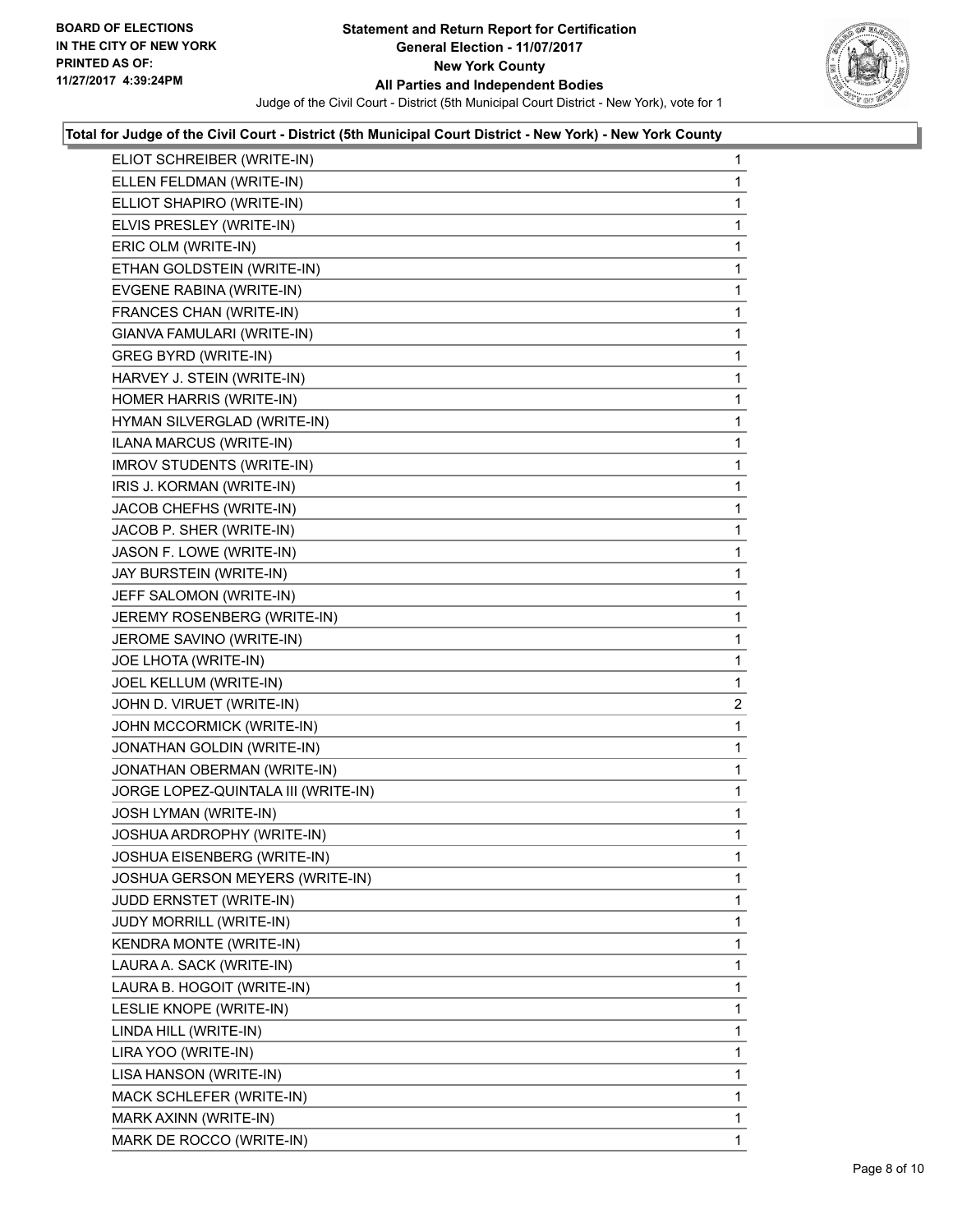

| MARK LANDIS (WRITE-IN)               | 1              |
|--------------------------------------|----------------|
| MARK LITTMAN (WRITE-IN)              | 1              |
| MARK PICARD (WRITE-IN)               | 1              |
| MATHEW P. WAYNE (WRITE-IN)           | 1              |
| MATTHEW ROCKWOOD (WRITE-IN)          | 1              |
| MICHAEL BLOOMBERG (WRITE-IN)         | 1              |
| MICHAEL COHEN (WRITE-IN)             | 1              |
| MICHAEL JACOBS (WRITE-IN)            | 1              |
| MICHAEL LEVY (WRITE-IN)              | 1              |
| MICHAEL R. BLOOMBERG (WRITE-IN)      | 1              |
| MICHELLE GELERENT (WRITE-IN)         | 1              |
| NICOLE MALLIOTAKIS (WRITE-IN)        | 1              |
| NONEY BENNON (WRITE-IN)              | 1              |
| OWEN WILSON (WRITE-IN)               | 1              |
| PARIS HILTON (WRITE-IN)              | 1              |
| PAUL EISENBERG (WRITE-IN)            | 1              |
| PAUL MCCARTHY (WRITE-IN)             | 1              |
| PAUL RUBIN ESQ (WRITE-IN)            | 1              |
| PETER FERNIE (WRITE-IN)              | 1              |
| PETER MILLIGAN (WRITE-IN)            | 2              |
| PHILIPPE BENNETT (WRITE-IN)          | 1              |
| PREET BHARARA (WRITE-IN)             | $\overline{2}$ |
| RAFEEQ RAHEEM (WRITE-IN)             | 1              |
| RAND PAUL (WRITE-IN)                 | 2              |
| RAY KELLY (WRITE-IN)                 | 1              |
| REBECCA SACH (WRITE-IN)              | 1              |
| REGIS PHILBIN (WRITE-IN)             | 1              |
| ROBERT BRILL (WRITE-IN)              | 2              |
| ROBERT M KANE (WRITE-IN)             | 1              |
| ROBERT S JOHNSON (WRITE-IN)          | $\mathbf{1}$   |
| ROBIN KRAVITZ (WRITE-IN)             | 2              |
| RONALD CURRIE (WRITE-IN)             | 1              |
| RUDOLPH GULIIANI (WRITE-IN)          | 1              |
| SAM COHEN (WRITE-IN)                 | 1              |
| SARAH FINE (WRITE-IN)                | 1              |
| SCHMECKEL KURTZ (WRITE-IN)           | 1              |
| SHAI MEDIONI (WRITE-IN)              | 1              |
| SHELDON FINE (WRITE-IN)              | 1              |
| SOL V SLOTNIK (WRITE-IN)             | 1              |
| STEPH PESKIN (WRITE-IN)              | 1              |
| STEVE MARTIN (WRITE-IN)              | 1              |
| STEVEN M. WARSHAWSKI, ESQ (WRITE-IN) | 1              |
| TAMAR A. ZEFFREA (WRITE-IN)          | 1              |
| TAMAR ZETTREN (WRITE-IN)             | 1              |
| TED TRIEF (WRITE-IN)                 | 1              |
| TIMOTHY DIMBAUM (WRITE-IN)           | 1              |
|                                      |                |